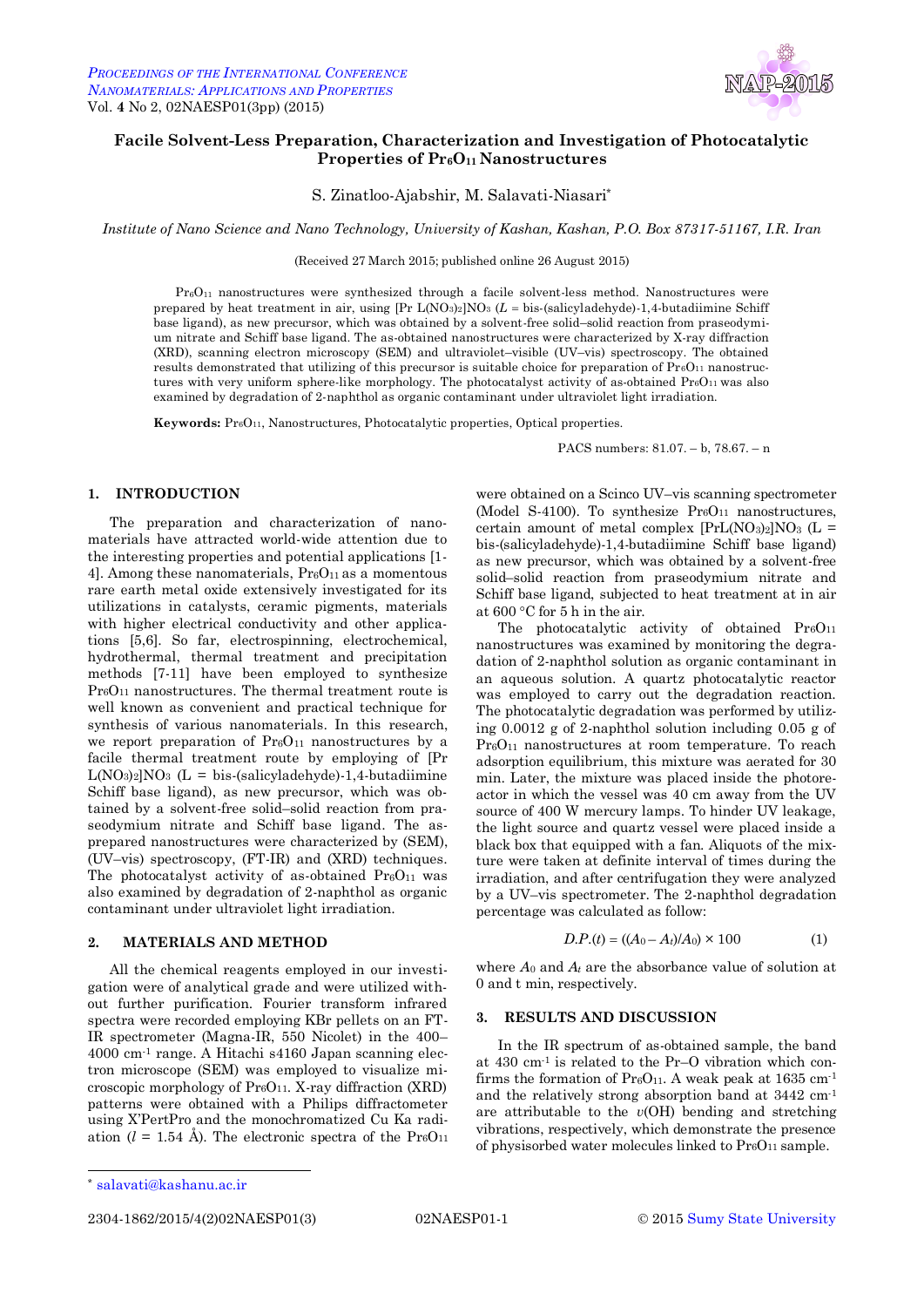To determine the composition, crystal structure and average crystallite size of the as-synthesized sample, powder X-ray diffraction method was employed. All the diffraction peaks in XRD pattern of the as-prepared Fm3m space group (JCPDS 42-1121). No impurities are product (Fig.1) can be readily indexed to pure cubic Pr6O11 with detected from this XRD pattern. Utilizing Sherrer formula [12], the average crystallite size of the as-obtained Pr6O<sup>11</sup> from the XRD results was estimated to be about 23 nm.



**Fig.**  $1 - \text{XRD}$  pattern of as-obtained  $\text{Pr}_6\text{O}_{11}$  nanostructures.



SEM images of as-prepared  $Pr<sub>6</sub>O<sub>11</sub>$  nanostructures are shown in Fig.2a and b. As seen, by increasing the molar ratio from 1:1 to 1:4, agglomerated uniform spherical nanoparticles as well as separated nanoparticles with less uniform spherical morphology were prepared, respectively (Fig. 2a and b). It seems that when (L) content increases, the aggregation between  $Pr_6O_{11}$  nanoparticles decreases because of steric hindrance effect of (L).

The optical characteristics of the  $PreO<sub>11</sub>$  nanostructures were examined by UV–vis diffuse reflectance analysis. Fig. 3a shows the UV–vis diffuse reflectance spectrum of the Pr6O11 nanostructures with sphere-like morphology. The nanostructures show the absorption spectrum with an absorption band at 352 nm. Utilizing Tauc's formula, the band gap can be obtained from the absorption data. The energy gap (Eg) of the as-obtained Pr6O11 has been calculated by extrapolating the linear portion of the plot of (αhν)2 against hν to the energy axis (Fig. 3b). The Eg value of the as-obtained Pr6O11 estimated to be 3.3 eV.



**Fig. 2** – SEM images of samples prepared from Pr(III) complex in molar ratios of (a) 1:1 and (b) 1:4, by thermal treatment of precursor.

**Fig. 3** – UV–vis diffuse reflectance spectrum (a), plot to determine the band gap (b) and Photocatalytic 2-naphthol degradation of under UV light of the  $Pr_6O_{11}$  obtained by thermal treatment of Pr(III) complex in molar ratio of 1:1.